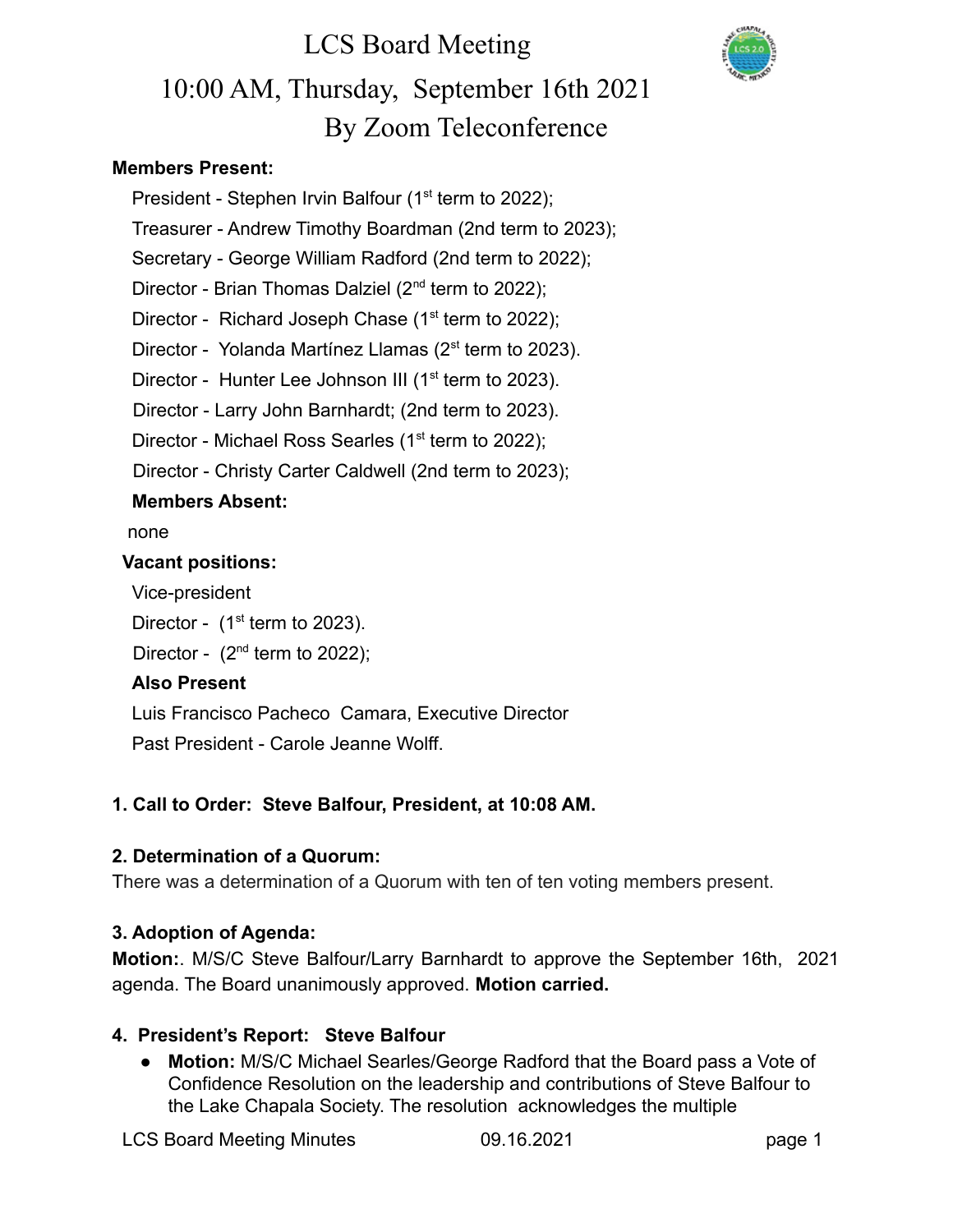

### 10:00 AM, Thursday, September 16th 2021 By Zoom Teleconference

contributions in both time, resources and money contributed by Steve Balfour both in his previous role as Executive Director and in his current role as President of the Board of LCS. The Board unanimously approved. **Motion carried.**

- **Motion:** M/S/C Michael Searles/Christy Caldewell that additionally the Board pass a Vote of Confidence Resolution on the leadership, management and fundraising contributions of Luis Francisco Pacheco Camara, Executive Director, to the Lake Chapala Society. The Board unanimously approved. **Motion carried.**
- **The Concerts in the Park** events continue to be the major contributor to LCS revenue. The concerts are the largest form of fundraising that benefit LCS at this time despite recent limitations imposed by the Delta flareup and inclement weather.
- **Board member compensation:**

**Motion:** M/S/C Michael Searles/Yolly Matinez to appoint an Ad Hoc committee for the purpose of establishing a policy or policies, as appropriate, related to reimbursement(s) to Board Members for extraordinary expenses on behalf of LCS. The committee should also explore a policy related to compensation of Board Members. Discussion. The Board unanimously approved. **Motion carried.**

- **Molinari Property** The sale is expected to close at the end of September 2021. **Motion** M/S/C Steve Balfour/ Tim Boardman to re-establish the Campus Committee to rationalize and recommend the best use of LCS properties including the new Molinari facility. Members appointed include Larry Barnhardt, Rick Chase, Christy Caldwell, George Radford, Steve Balfour and Lus Camera. Discussion. The Board members unanimously approved. **Motion Carried.**
- **Don Aitken Recognition -** The Open Circle has asked to place a commemorative plaque recognizing Don's significant contributions to the Lakeside community on the LCS grounds. The Campus Committee was asked to come up with a recommendation.
- **Board Meeting Recording** To assist the Secretary, future Board meetings will use the Zoom recording option
- **Annual Giving:** The campaign continues as an important source of revenue for the LCS.

### **5. Secretary's Report: George Radford, Secretary**

The Minutes of the Board Meeting on August 19th, 2021.

● **Motion** M/S/C George Radford/ Tim Boardman to approve the minutes of the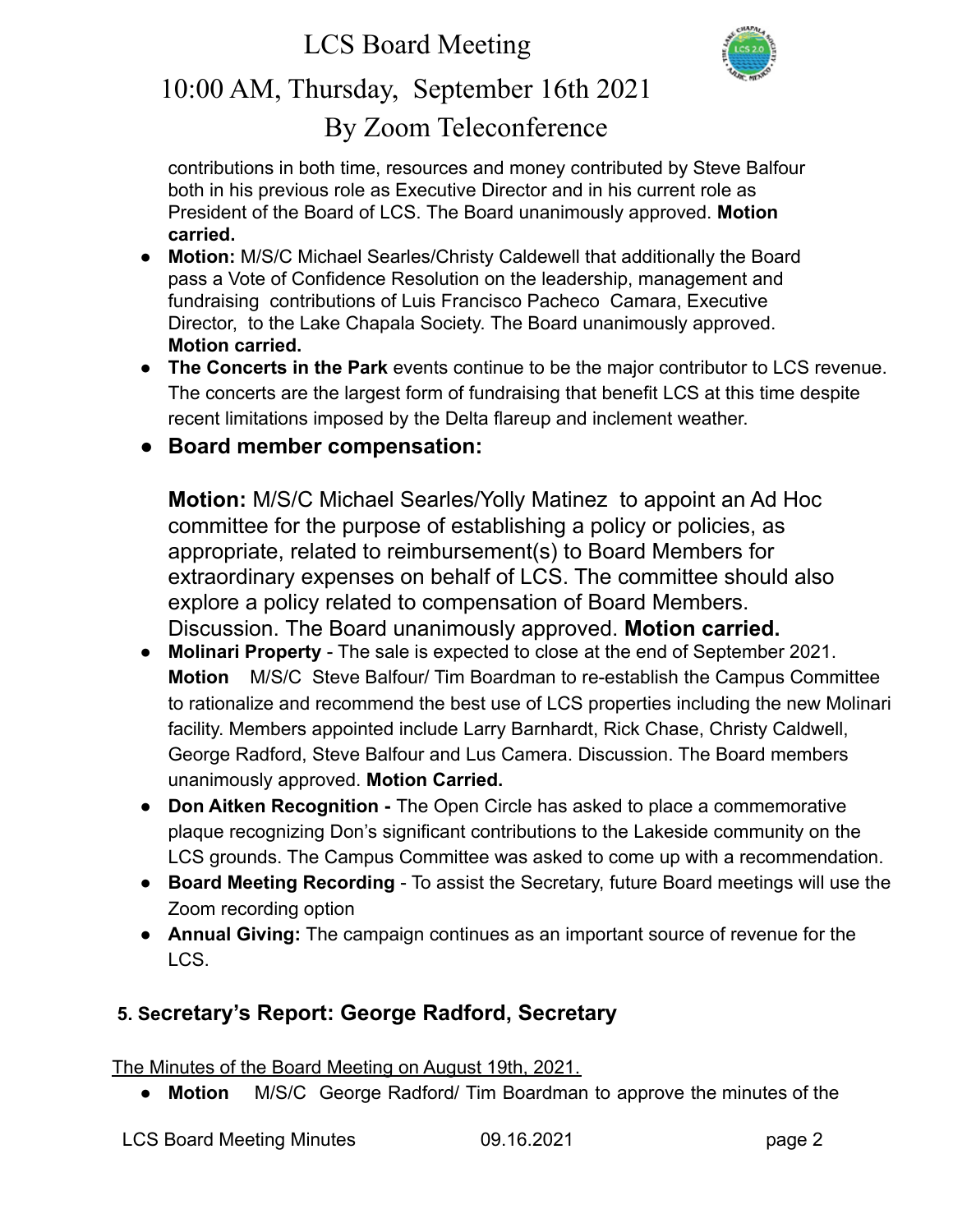### LCS Board Meeting



### 10:00 AM, Thursday, September 16th 2021 By Zoom Teleconference

August 19th Board meeting. The Board members unanimously approved. **Motion Carried.**

**●** Minutes of the March, 2021 AGM meeting, have finally been processed in Mexico City for protocolization and will be available.for pickup.

#### **6. Treasurer's report: Tim Boardman, Treasurer.**

#### **August, 2021**

Effectively a break even month. Membership, Programs & Fundraising continue to beat budget estimates. Expenses are roughly as budgeted.

**Year to date [YTD**] Membership, programs and Fundraising are all above budget and are going strong. Admin expenses are very close to budget, other expenses are in line with the increased levels of revenue. Buildings/grounds reflect the additional repairs and maintenance that has been required. Unrestricted cash is at \$1,264k or close to 3.5 months of operations. Restricted funds shows the receipt of \$445,993 donations towards the Molinari property purchase

**Motion:** M/S/C Tim Boardman/Rick Chase to accept the September, 2021 Treasurer's Board Report, Balance Sheet and other financial reports. Discussion. The Board unanimously approved. **Motion Carried.**

A public report is available in the LCS office.

#### **7. Executive Director's Report - for August, 2021. Luis Francisco Pacheco**

The LCS is still in Phase one of the Operational COVID Strategy and will continue operating under those conditions. Mandatory use of masks, social distance and outdoor activities are still important practices.

#### Campus maintenance

85 square meters of grass were replaced last month.

The central processing system of the Security cameras is now fully operational and the IT team is working to get all cameras on line and active. Three of the cameras are down and need to be repaired. Also, the main office server needs to be replaced and the post life server was replaced with Tim's Boardman's CPU donation. .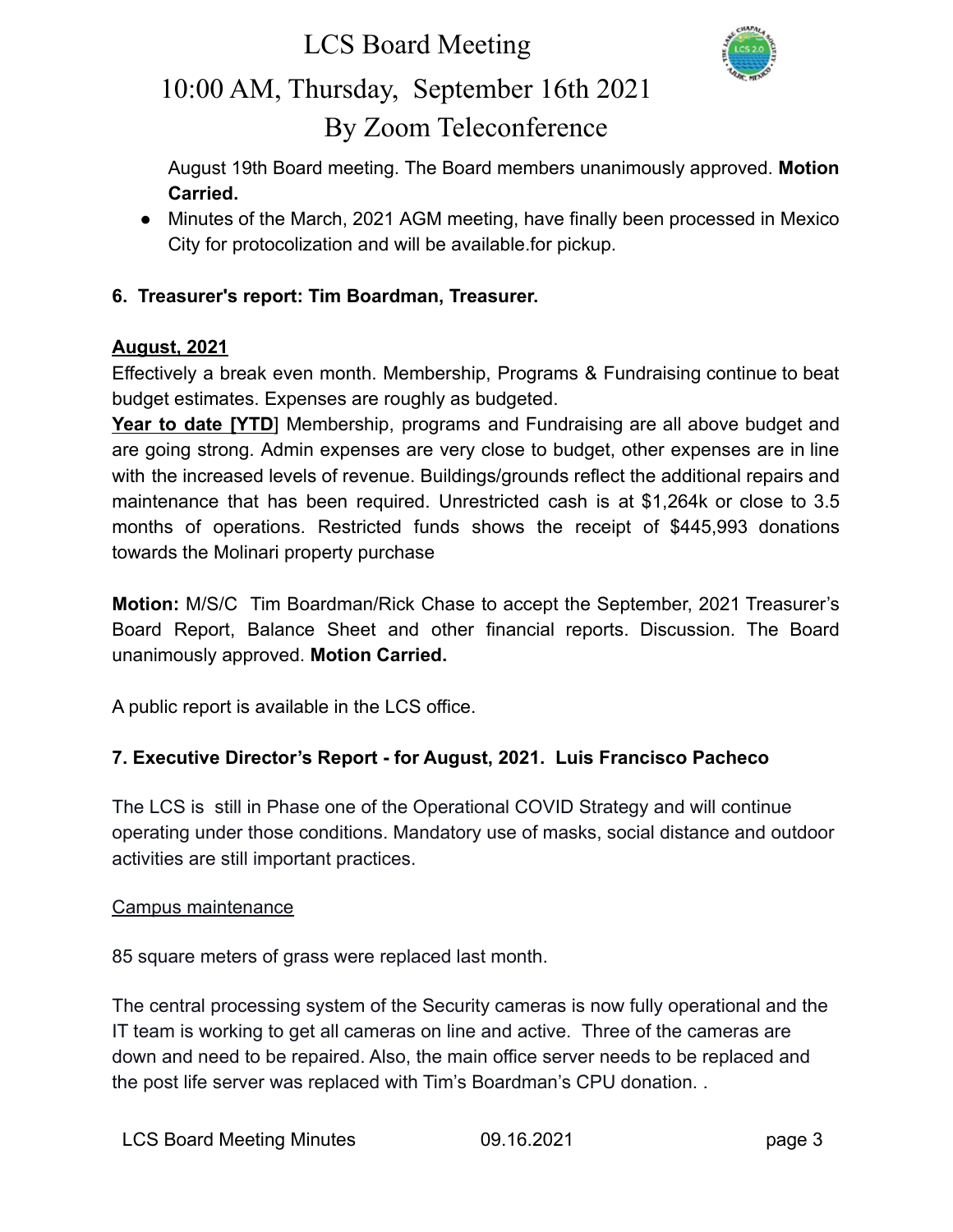## LCS Board Meeting 10:00 AM, Thursday, September 16th 2021 By Zoom Teleconference



The Annual Tequila Testing event took place on September 10th with 139 tickets sold.

#### Education Programs.

Spanish in action: The new semester has started. There are 5 groups with 37 student's total. Level 3B is now open. The Wilkes Center is being used for some of these classes.

The Driver's license courses, Mexican Manners and Intro to Lakeside continue. Four more courses are offered: Salsas mexicanas, Corn tortilla, Holy Mole and Aguas Frescas.

As part of the ESL program, a workshop for 32 TecMM Students is being offered. They are being operated by LCS volunteers on Saturday morning at Wilkes Center. The opening of the rest of ESL classes is being carefully planned due to COVID. Many volunteers are still not comfortable with reopening.

The LCS is starting a new joint program between Semanario Laguna and Lake Chapala Society: Todos English. The aim is to improve relations between the Mexican and the foreign communities in Lakeside by giving them a common source of information. Volunteers have been invited to create and manage a team to translate Spanish stories into English and post on the Laguna website every week.

The for-profit business Semanario Laguna and the non-profit LCS share a mission in bringing together the Mexican and Expat communities closer together, LCS operates a number of programs, including English and Spanish instruction to help the two communities understand and interact. Semanario Laguna launched an English page to bring Spanish news to Expats, who have said in a survey they want it.

Todos English is a joint non-profit/for profit partnership project which benefits both organizations. There is no cost to LCS, and Semanario Laguna will continue to support LCS through project sponsorship and its annual business membership. The content on the Todos English website, being developed by Laguna, is originally created by paid reporters and will be translated by volunteers. Headlines and story summaries will be provided for free to anyone; Some full stories will require a subscription, which will help defray some of the cost of building and operating the Todos English site.

A series of videos are being prepared to promote and expose the public to the student aid program. The first of 10 short interviews have been done for student aid program

LCS Board Meeting Minutes **09.16.2021 page 4**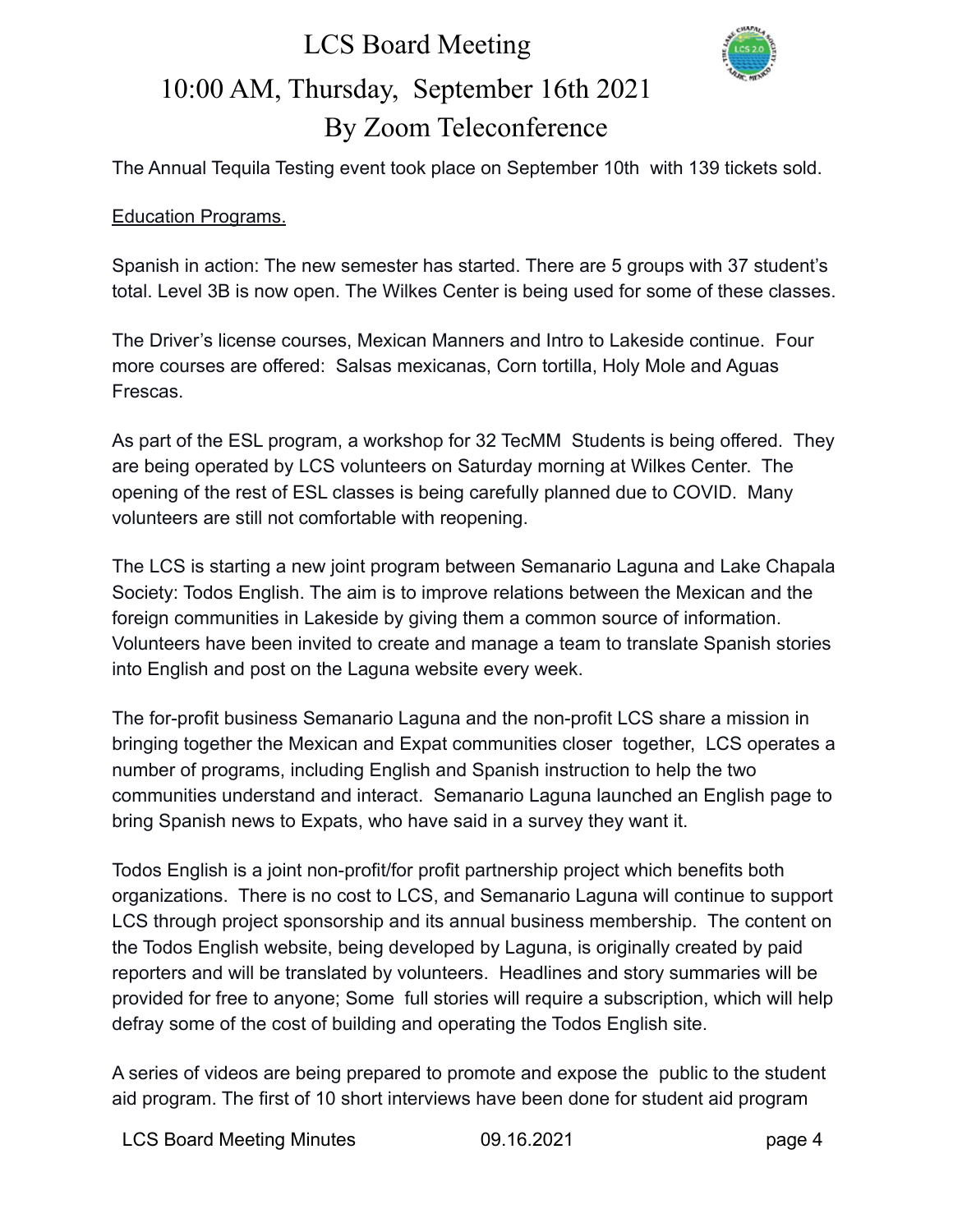## LCS Board Meeting 10:00 AM, Thursday, September 16th 2021 By Zoom Teleconference



participants.

#### Conecciones Magazine:

Because of September being the Will month in Mexico, the Development Manager used the cover letter of the August issue to appeal for donations in order to print September's magazine. The issue was printed. September digital edition was sent to 8,024 e-mail contacts, and the mail was opened by 28% of recipients. 35 people clicked on the donation link and 67 followed the link for buying tickets. It has been read online by 651 persons and downloaded by 193.

#### Membership

Membership numbers are being maintained.

#### LCS Annual Directory

The LCS has started the process of selling ads and has set sales indicators and deadlines to complete the process on time for printing this fall.

#### **8. Audit Report: Brian Dalziel, Chairperson**.

- Planning for the 2021 External Audit has begun.
- After months of using Board member's licences for Zoom, Brian Dalziel recommended the LCS acquire its own licence for use by the Board, staff and volunteers. George Radford will follow up with Luis Camara.

#### **9. Mexican Advisory Council: Yolly Martinez, Chairperson**

- The Mexican Advisory Council meeting scheduled for September 9th was rescheduled for Sept 23rd due to member absences.
- Committee members are finalizing recommended projects and a plan to the end of the year.

#### **10. Board Development: Hunter Johnson, Chairperson**

- **●** The skills makeup of all Board members is now complete.
- The Committee is examining the LCS confidentiality and